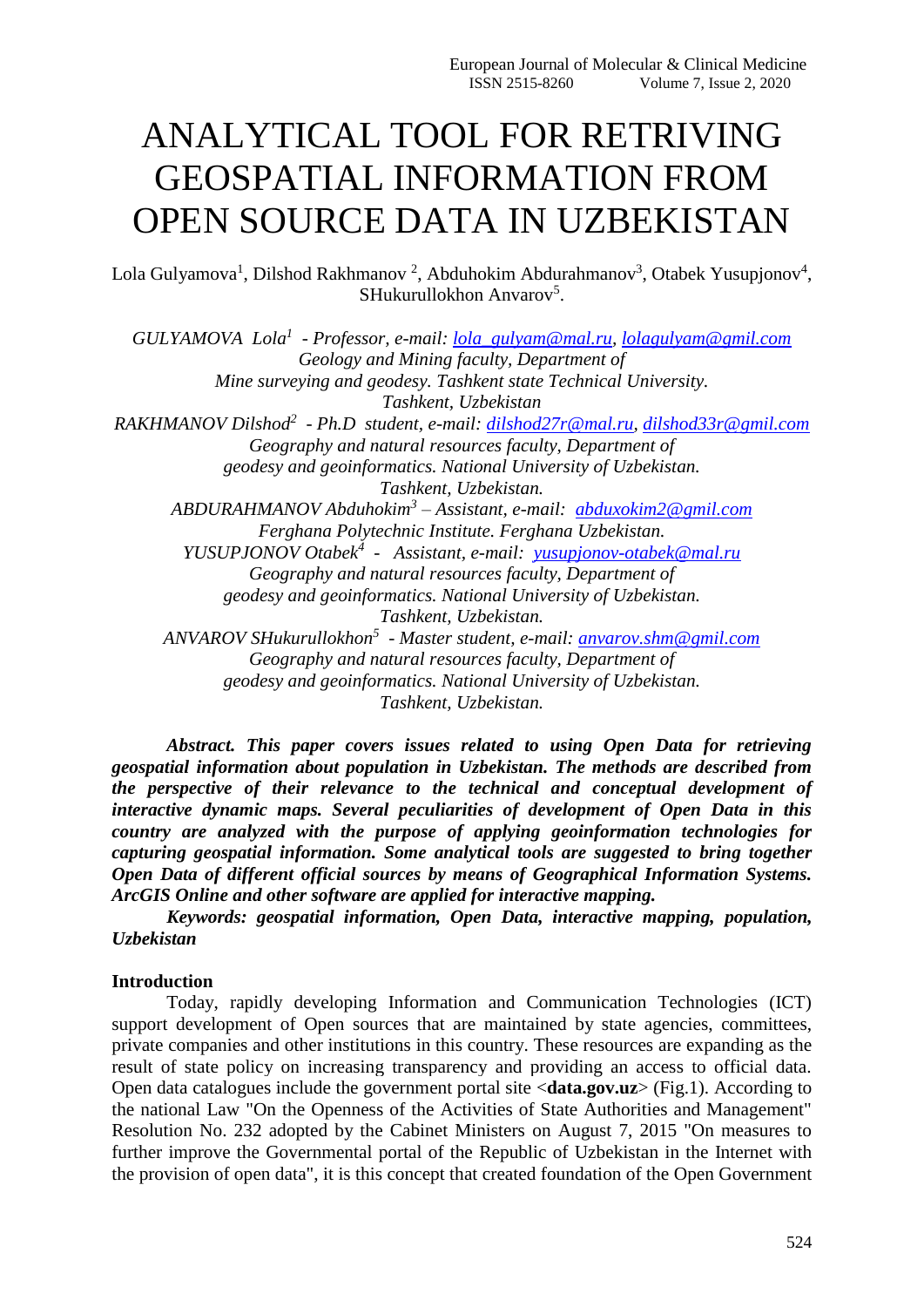and open state management. This online services for citizens and businesses provide access, give an opportunity for using them as data sources, and for public control. Formats of data are in machine readable form, the public datasets can legally be shared and republished.



Figure 1. The Open Government open data portal site <https://data.gov.uz/en>

According to [official data](https://www.gov.uz/en/pages/open_government) posted on this Portal it "hosts more than **7,700** sets of public data, which are represented by more than **140** organizations. The users of the Portal have downloaded data sets over **6,600,000** times".

The Portal provides with a single point of access to posted, as well as for publishing new public data. This State information resource on the Internet consists of a set of software and hardware and is designed to accommodate a public government information and provides with interactive services.

Because of the strong control of the government the administrative data is developing according to standardized rules which provide uniform availability to open sources of different agencies and institutions over the country. This creates more opportunities of developing an analytical tool for the retrieving geospatial information (GI) in a form of interactive maps. This also helps matching of datasets with geospatial geometry data, principally administrative zone boundaries, which is crucial requirement of the mapping of socio-economic open data. The "considerable varying in regard to the availability and legal status of administrative spatial data" (Smith 2016, p.108) is frequently the main challenge for the online socio-economic mapping. From this point of view, resources of Uzbekistan is more suitable for retrieving GI.

However, some obstacles exist for performing this task. One of the reasons it is not well developed National Geospatial Information Infrastructure. And another one is an absence of a simple tool for visualizing and analysis. This paper discusses several ways for combining Open Data and linking the different data to each other for capturing and extracting the GI.

The wide range of potential users of GI includes decision makers of national governance agencies, researchers of universities and scientific organizations, national statistic bodies. Their interest for GI is growing with wide spread of ICT capabilities but this is a challenging task to develop mapping and analytical tool for both specialist researchers and more general audiences. This study is aiming to develop a simple tool for the broad audience of various actors as well as decision-makers and ordinary citizens with different demand and requirements to GI.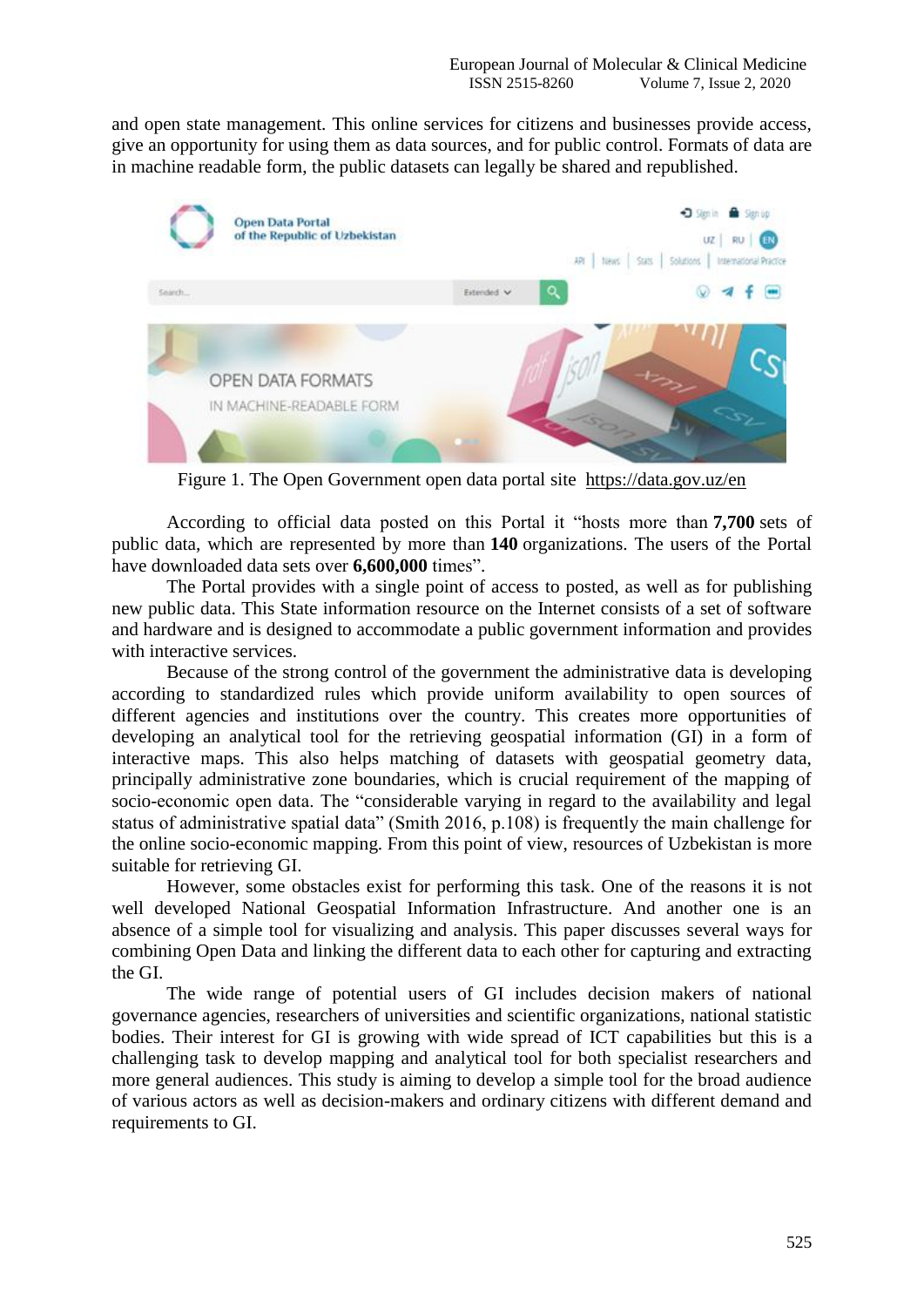Another important subject for discussion is the content of data on different hierarchical levels of collecting, storing, updating and distributing for the purpose of retrieving GI.

#### **Methodology**

In this study the subject of scientific interest is an interactive mapping as a tool to retrieve geospatial information from the open datasets of population. It is suggested to use web mapping tools for combining ICT, GIS, interactive cartography and socio-economic data for retrieving GI from existing open resources.

Using web mapping tools has advantages to integrate socio-economic data into national platforms to be substantial in terms of facilitating research and allowing the public to compare and contrast locations across the country using a range of indicators. Based on the definition of an interactive mapping by Roth (2013) as "a cartography where users can change aspects of the map representation" this study is aiming to establish a two-way friendly-use relationship between the map and the map user.

From the point of view that an interactive cartography (MacEachren & Monmonier, 1992) is more closely related to the research stages of scientific analysis, this study considers interactive mapping as an iterative process of hypothesis formulation and related tasks to retrieve GI.

It is a common practice when the exploratory tasks are typically undertaken using desktop GIS and geo visualization software which offer comprehensive tool suites of cartographic and spatial analysis functions. These tools allow non-technical multidisciplinary and policy audiences to ask questions of data and understand trends.

The domain of study comprises access to datasets for interactive mapping, geospatial analysis, and update techniques (Fig.2). Interactive mapping is a tool not only for visualizing demography but for conducting geospatial analysis (Gulyamova, 2018).



Figure 2. The area of scientific study

The cloud-service model is the most suitable option in a rapidly changing environment of socio-economic datasets. Zastrow (2015) points to such its advantages as reducing the technical skill demands and need for server access. This model is used in this study for uploading map data to a cloud account, while cloud service handles all server-side (Fig.3). Using this model gives more options for interactive web mapping and enlarge the audience of on-line users and developers.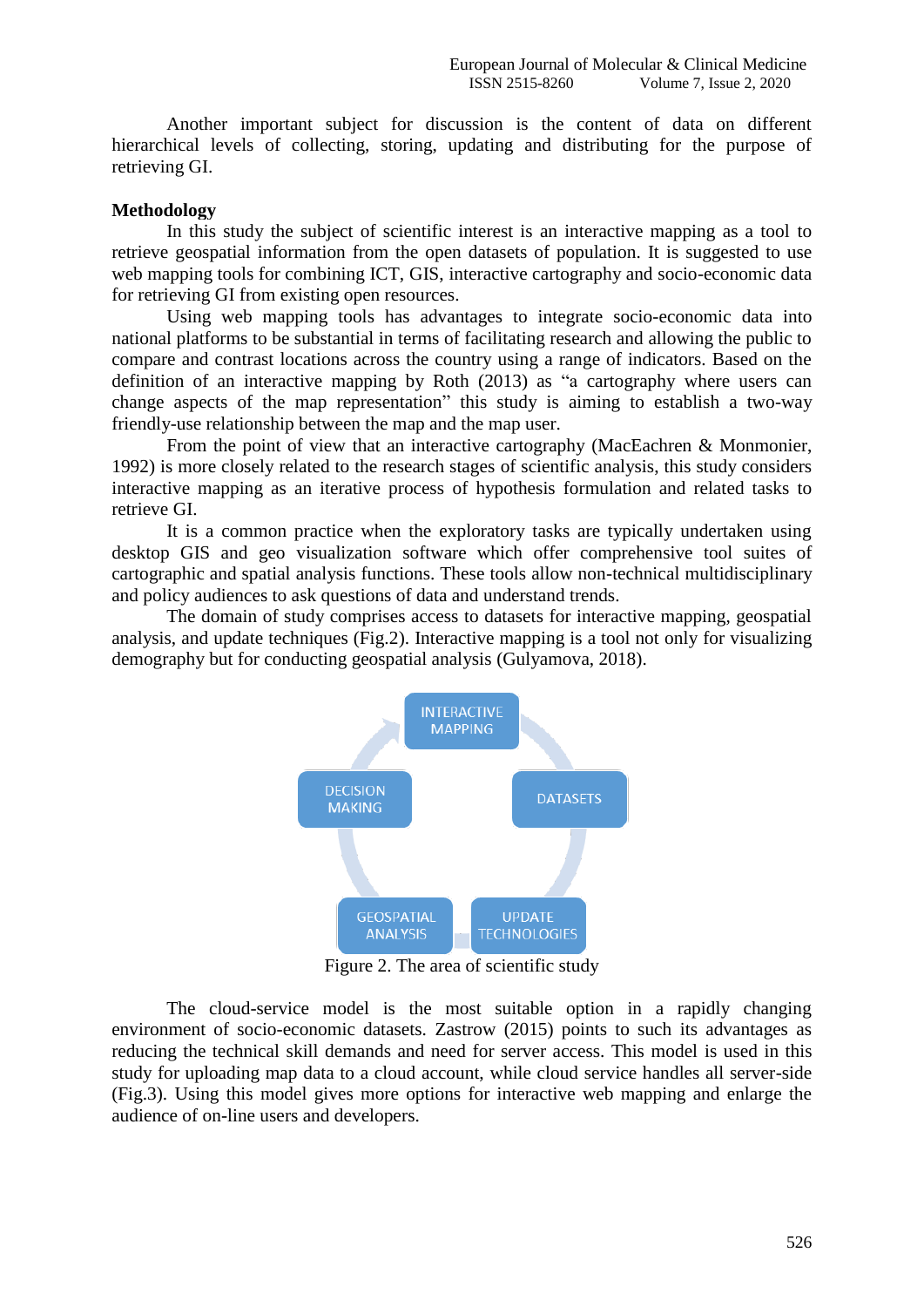

Figure 3. The cloud-service model as part of interactive web mapping process

#### *Online mapping software.*

The interaction with datasets for online mapping and spatial analysis is performed with the help of the ArcGIS Online. ArcGIS Online cloud service helps easily upload data. The advantages of this software are JavaScript API and many spatial analysis functions.

OpenStreetMap (OSM) serves as the additional tool. This a street-level spatial database is constantly being updated and includes all necessary features for mapping of population, i.e. administrative boundaries and major settlements. OSM maps are used to integrate datasets on demography with geospatial geometry data. This Open source software provides flexibility for producing various interactive maps, too.

The next question is how to perform such tasks as to ask questions of data, query statistics, highlight outliers and similar tasks. The focus is made on particular functions for retrieving GI about population data for online mapping. The main goal is to provide users with a simple tool for displaying map indicator values when the user's cursor moves over a polygon, or integrating maps with charts to enhance data insights.

This study considers the feasibility of data interactivity by involving of analytical functions in web and enriching mapping libraries. The integration analytics/infographics libraries with web mapping libraries is selected as the most preferable option. Vector map data is beneficial from the perspective of providing the spatial geometry and feature ID information to enable analytical queries.

#### **Results**

**.** 

While looking for open resources at the different level of request and retrieving of GI it becomes clear that gaps exist on the lower level of hierarchy of interactive mapping (Fig.4).

Open Data is well represented on the national and regional<sup>1</sup> (Hokimiyat) levels, and <no data> on community levels. At the same time, the geospatial geometry data at all spatial level is available from different open sources, including OSM, GoogleMap.

 $1$  URL of the Khorezm Hokimiyat Portal is an example of open data source at the regional level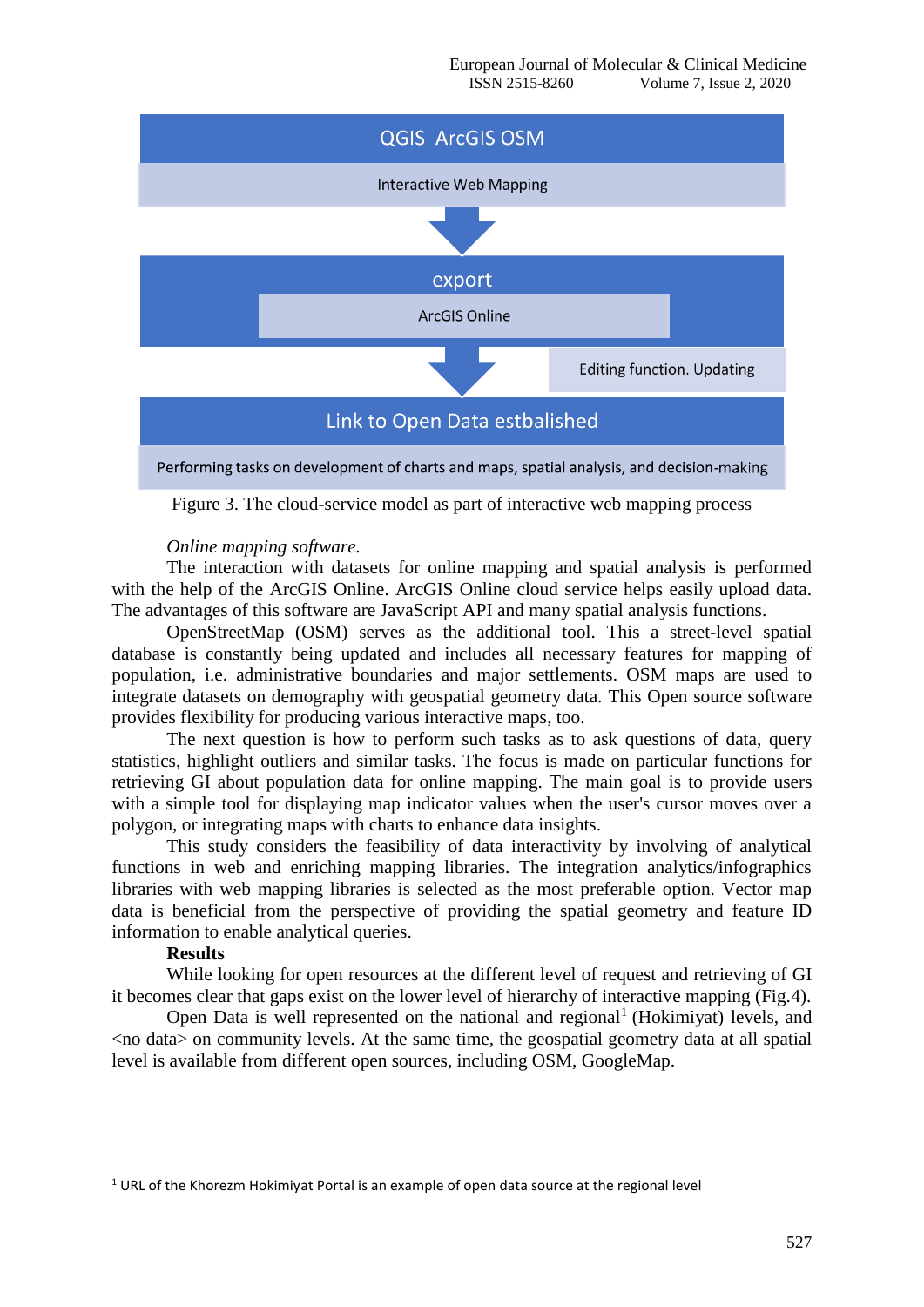

Figure 4. Hierarchy of geospatial information search options

OSM (Fig.5) maps are well suited to integrate datasets on demography with geospatial geometry data on national, regional, local levels of interactive mapping. When compared OSM and digitized maps for the testing of coincidence of geometry data it is confirmed that OSM map is accurate.



Figure 5. Map of Uzbekistan is retrieved from the OSM and processed in ArcGIS Online. Major urban centers are marked with symbols. Each of them is linked to the relevant Open Data source at the [https://data.gov.uz](https://data.gov.uz/) The dataset is developed and posted on cloud at <https://www.arcgis.com/apps/View/index.html?appid=ea5d5997ff6f4bfcb7b14d237052cfc7>

The development and integration datasets on regional population by establishment links to the portal of regions is represented in Fig.6.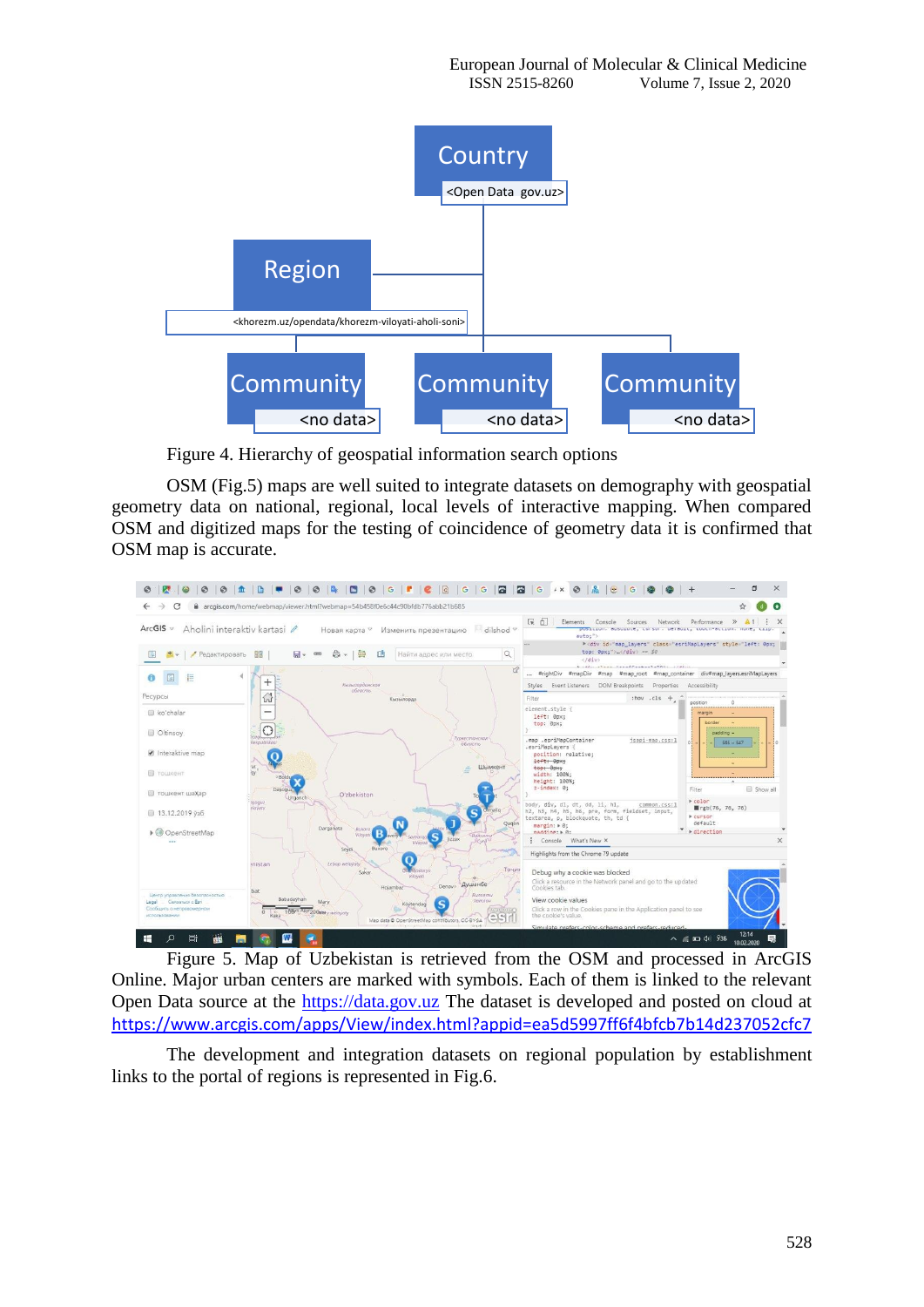| G                                                                                                             |                                                                                                                                                                                                                                                                                                                                 |                                                                                                                                                                                                    |                                                                                                                                                                                                                                                                                                                                                                                      |                                                                                                                                                                                                                                                                          |
|---------------------------------------------------------------------------------------------------------------|---------------------------------------------------------------------------------------------------------------------------------------------------------------------------------------------------------------------------------------------------------------------------------------------------------------------------------|----------------------------------------------------------------------------------------------------------------------------------------------------------------------------------------------------|--------------------------------------------------------------------------------------------------------------------------------------------------------------------------------------------------------------------------------------------------------------------------------------------------------------------------------------------------------------------------------------|--------------------------------------------------------------------------------------------------------------------------------------------------------------------------------------------------------------------------------------------------------------------------|
|                                                                                                               | a arcgis.com/home/webmap/viewer.html?webmap=54b458f0e6c44c90bfdb776abb21b685                                                                                                                                                                                                                                                    |                                                                                                                                                                                                    |                                                                                                                                                                                                                                                                                                                                                                                      |                                                                                                                                                                                                                                                                          |
| ArcGIS<br>Aholini interaktiv kartasi<br>Редактировать<br>88                                                   | Новая карта."<br>a                                                                                                                                                                                                                                                                                                              | Изменить презентацию.<br>dilshod **<br>iQ.<br>Найти адрес или место                                                                                                                                | 尿<br>-61<br>Elements<br>Console<br>Sources:<br>Network.                                                                                                                                                                                                                                                                                                                              | Performance<br>image fill-opacity "@" stroke "none" stroke-<br>opacity "@" stroke-width "1" stroke-linecap-<br>"butt" stroke-lineioln-"miter" stroke-miterlimit-<br>"4" x - "113" y - "239.9047619047619" width - 32"<br>height-"44.19847619847619" preserveAspectRatio- |
| $^{+}$<br>6<br>-                                                                                              | <b>European Avenue</b><br>infinitives.<br>$(1 \text{ m } 3)$<br>$\rightarrow$ $\Box$ $\times$                                                                                                                                                                                                                                   | ťŽ                                                                                                                                                                                                 | #map_container #map_layers #map_gc sug #mapNotes_2391_2_layer image                                                                                                                                                                                                                                                                                                                  |                                                                                                                                                                                                                                                                          |
|                                                                                                               |                                                                                                                                                                                                                                                                                                                                 |                                                                                                                                                                                                    | Styles Event Listeners DOM Breakpoints Properties Accessibility                                                                                                                                                                                                                                                                                                                      |                                                                                                                                                                                                                                                                          |
|                                                                                                               |                                                                                                                                                                                                                                                                                                                                 |                                                                                                                                                                                                    | Eiter<br>:hov .cls $+$                                                                                                                                                                                                                                                                                                                                                               | ,,,,,,,,,,,,,,,,,,,,,,,,,,,,,,,,,,,,                                                                                                                                                                                                                                     |
|                                                                                                               | Xorazm viloyati                                                                                                                                                                                                                                                                                                                 | <b>Minimum</b><br><i><b>HONGHA</b></i>                                                                                                                                                             | element.style (                                                                                                                                                                                                                                                                                                                                                                      | margin<br><b>Bonter</b>                                                                                                                                                                                                                                                  |
| Õ<br>Qoragalpog'iston Respublikat<br>Dated<br>Xorazm<br>Deyogur<br>welevery.                                  | ma'lumot uchun<br>Tashkil topgan yili - 15.01.1938<br>Year of establishment - 15,01,1938<br>Umumiy aholi soni 1835.7 ming kishi<br>Total population - 1835.7 thousand<br>people<br>Shahar aholisi 610.1 ming kishi<br>$4.6403.5$ mag $\mu$<br>Urban population is 610.1 thousand<br>people<br>Qishlog aholisi 1225.6 ming kishi | <b>Ванистанской</b><br>of norms.<br>Tapax<br>Ekmeyese."<br>Шымкент<br>ofisicina.<br>Zalentin<br>Toshki<br>A fet So<br><b>Itayati</b> OV<br><b>SOUTHERN</b>                                         | imporfAttributes Style1 (<br>Fill-opacity: 0;<br>strake: none;<br>stroke-opacity: 0;<br>stroke-width: 1:<br>stroke-Linecap: butt;<br>stroke-Linejoin: miter;<br>stroke-mitercimit: 4;<br>xt 113;<br>y: 239.905;<br>wigth: 32:<br>height: 44.1905;<br>apacity: 1:<br>transform: matrix(1, 0, 0, 1, 0, -17);<br>user goent stylesheet > direction<br>not(sva) (                        | padding =<br>$12 - 44.197$<br>×<br><b><i><u>Property</u></i></b><br>El Show all<br>Filter.<br>» color:<br>图rgb(76, 76, 76)<br><b>K</b> curson<br>default                                                                                                                 |
|                                                                                                               | $-1995.6$ mass                                                                                                                                                                                                                                                                                                                  | <b>OSAUCES</b>                                                                                                                                                                                     | Console<br>What's New X                                                                                                                                                                                                                                                                                                                                                              |                                                                                                                                                                                                                                                                          |
| Serdar<br>Türkmenistan<br>Magtymguly<br>Asgabat<br><b>RaharLoituu</b><br>Altyiti Asyr<br>Koks<br><b>OOKIA</b> | Поиблизить с Редактировать<br><b>Holambaz</b><br><b>Mary</b><br>Költendad<br>Mary welcomy<br><b>Caratri</b>                                                                                                                                                                                                                     | Точикистон<br>Bank<br><b>Дулшанбе</b><br>34/11<br>Surxondaryo viloyati<br><b>Kinat</b><br><b>Cold</b><br><b>Risimnovi</b><br>s<br>Terreiz<br>Jil  Map data @ Coentitreetilap contributors. CC-816A | Highlights from the Chrome 80 update<br>Support for let and class redeclarations<br>When experimenting with new code in the Console, repeating<br>let or class declarations no longer causes errors.<br>Improved WebAssembly debugging<br>The Sources panel has increased support for stepping over<br>code, setting breakpoints, and resolving stack traces in source<br>languages. |                                                                                                                                                                                                                                                                          |
| ы                                                                                                             |                                                                                                                                                                                                                                                                                                                                 |                                                                                                                                                                                                    |                                                                                                                                                                                                                                                                                                                                                                                      | $\wedge$ $\cong$ dx $\frac{6}{36}$ $\sqrt{36}$<br>07.03.2020                                                                                                                                                                                                             |

Figure 6. Interactive map of Khorezm region with links to the portal of open data of Khokimiyat of the region at the [https://khorezm.uz/opendata/khorezm-viloyati-aholi-soni.](https://khorezm.uz/opendata/khorezm-viloyati-aholi-soni) The dataset is developed and posted on cloud at URL: [https://www.arcgis.com/home/webmap/viewer.html?webmap=54b458f0e6c44c90bfdb776](https://www.arcgis.com/home/webmap/viewer.html?webmap=54b458f0e6c44c90bfdb776abb21b685) [abb21b685](https://www.arcgis.com/home/webmap/viewer.html?webmap=54b458f0e6c44c90bfdb776abb21b685)

In a <nodata> case datasets are developed and integrated with the help of ArcGIS Online. This is proved to be the best software for this task. The solutions for mapping the population of the city of Tashkent and of the "Oltinsoy" community are represented in the Fig.7 and Fig.8 respectively.



Figure 7. Interactive map of City of Tashkent with links to the portal of open data of respective districts. The dataset is developed and posted on cloud at [https://geoplaza.maps.arcgis.com/home/webmap/viewer.html?webmap=54b458f0e6c44c9](https://geoplaza.maps.arcgis.com/home/webmap/viewer.html?webmap=54b458f0e6c44c90bfdb776abb21b685) [0bfdb776abb21b685](https://geoplaza.maps.arcgis.com/home/webmap/viewer.html?webmap=54b458f0e6c44c90bfdb776abb21b685)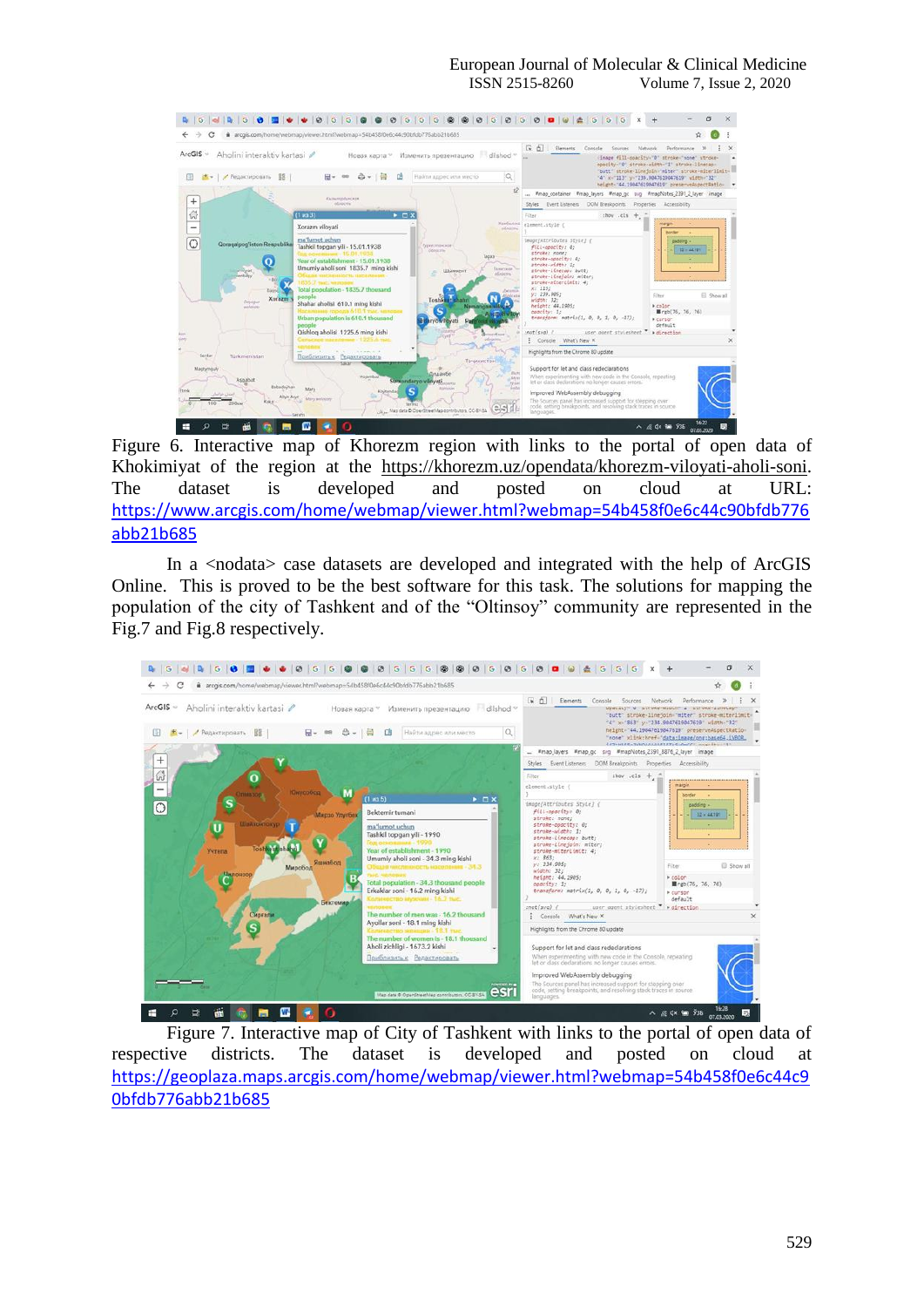

Figure 8. Interactive map of "Oltinsoy"community of Olmazor district of the city of Tashkent. The dataset is developed and posted on cloud at [https://geoplaza.maps.arcgis.com/home/webmap/viewer.html?webmap=54b458f0e6c44c9](https://geoplaza.maps.arcgis.com/home/webmap/viewer.html?webmap=54b458f0e6c44c90bfdb776abb21b685) [0bfdb776abb21b685](https://geoplaza.maps.arcgis.com/home/webmap/viewer.html?webmap=54b458f0e6c44c90bfdb776abb21b685)

More options exist for retrieving the GI from the Portal of the State Committee of the Republic of Uzbekistan on Statistics at URL: <https://stat.uz/en/open-data> which publishes quarterly and annually data about population. They are in formats that suitable for integration and interactive mapping. This source of information is valuable for development of various social-economic maps. It includes data that gives an opportunity for efficiently retrieving GI by means of interactive mapping. The mapping of the dynamic of population growth is the only example to get the picture of change of the spatial distribution of population. The series of interactive maps of population are compiled with the ArcGIS Online and established links to Portal [https://stat.uz/en/open-data.](https://stat.uz/en/open-data) Such kind of maps may be compiled according to data as of any date that exists in a dataset.

Several examples of mapping of the change of population are given in Fig.9 (as of 1991), Fig.10 (as of 2015).



Figure 9. Interactive map of population as of 1991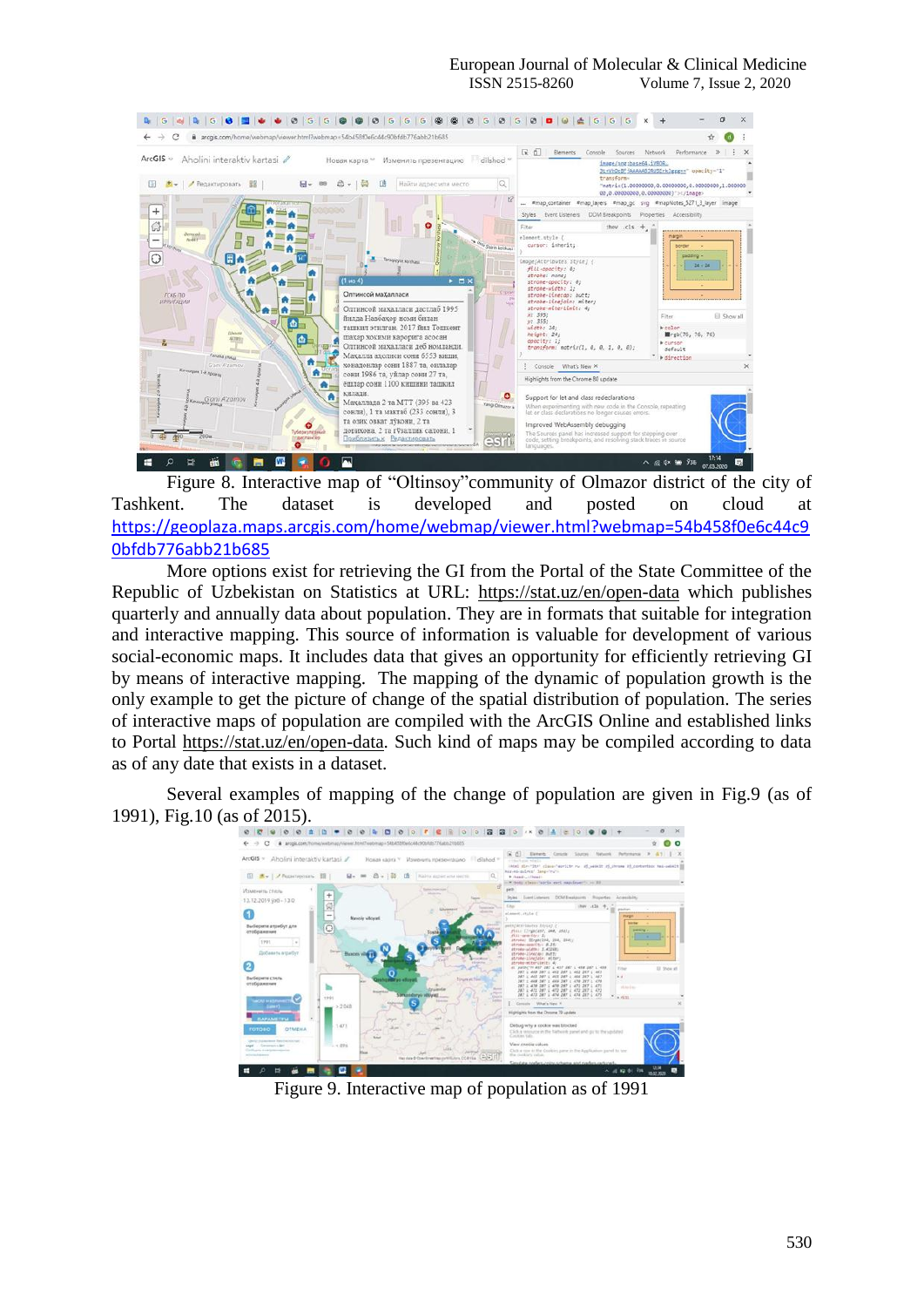

Figure 10. Interactive map of population as of 2015

ArcGIS Online is helpful for performing very simple operations like distance and square measurement (Fig.11). This is very popular request when searching for GI by different users.



Figure 11. Interactive map of population is linked to Open Data at the Portal of the State Committee of the Republic of Uzbekistan on Statistics at<https://stat.uz/en/open-data> The simple operation to measure distance between two points is performed by ArcGIS Online

### **Conclusion**

Open resources provide with many options for interactive mapping. This study focuses only on some of them and the main goal is to look for proper analytical tool for retrieving GI about population from Open Data Portal of the Republic of Uzbekistan. From the technical point of view with the consideration of current state of ICT and GIS development the interactive mapping is the best way to establish relationship between the map and the map user as well as to develop and update datasets. In some cases, when datasets are not posted on the Portal the flexibility of this technology helps to integrate available data with geometry data.

The future prospects for study are in a field of further integration of existing open sources. Today, many datasets are not connected to each other while they are good source for